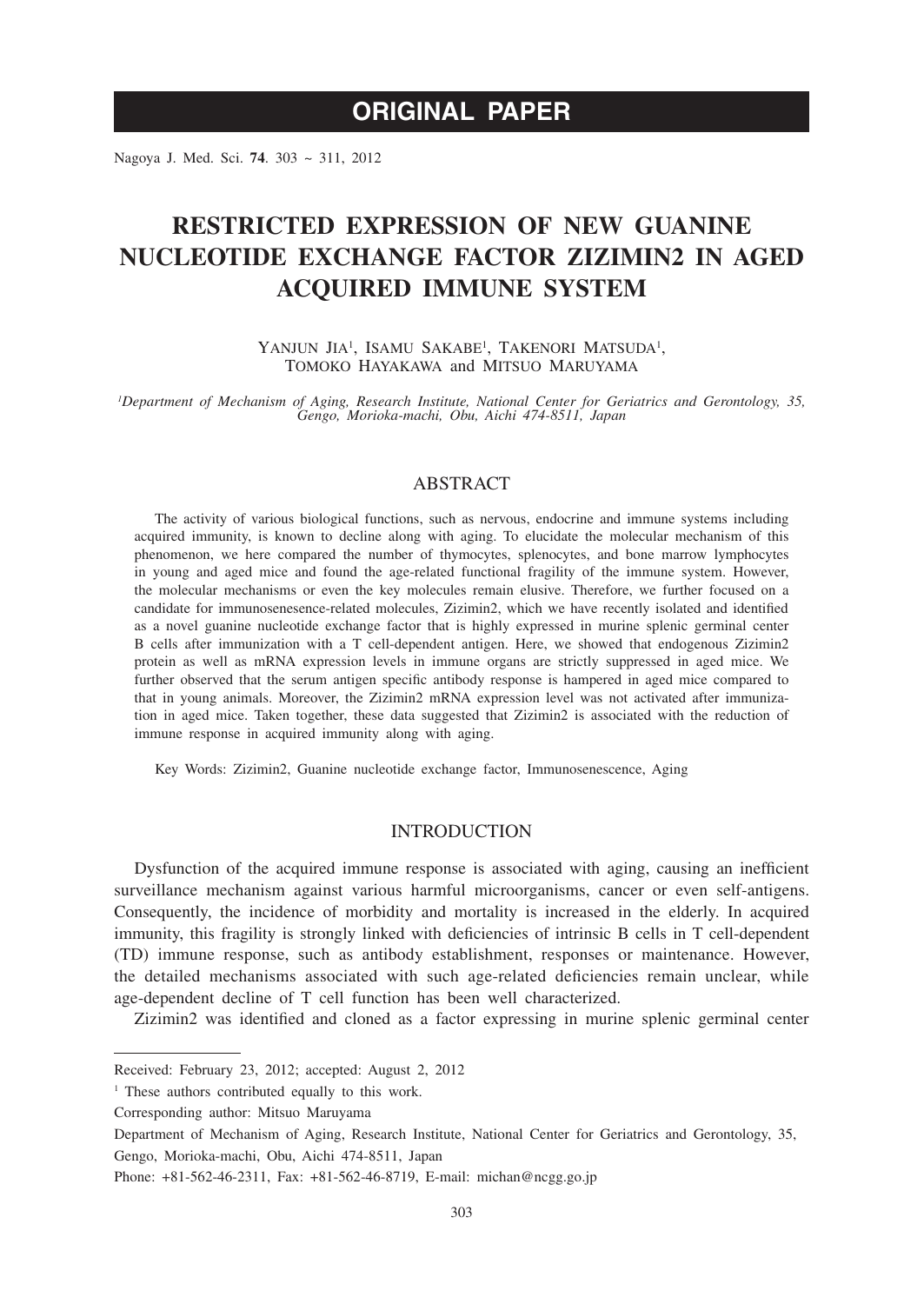(GC) B lymphocytes after immunization of TD antigen.<sup>2)</sup> Zizimin2, denoted Dock11, was reported as one of the human Dock180 super family proteins.<sup>3)</sup> The following structural analysis has demonstrated that Zizimin2 is a member of the Dock-D subfamily among dock families of guanine nucleotide exchange factors (GEFs). As a putative functional homologue, Zizimin1, also called Dock9, contains specific GEF activity towards the small G protein cell division cycle 42 homologue (Cdc42), one of the well-known Rho family members<sup>7.9)</sup> and involves important physiological functions such as cell migration, $4$ ) cytoskeletal reorganization and dendrite growth.<sup>5)</sup> Zizimin2 is expressed in lymphocytes and immune organs such as spleen, thymus and lymph nodes.2) In a previous study, we also reported that Zizimin2 binds and activates nucleotide-free Cdc42 via its CZH2 [CDM (ced-5/DOCK180/myoblast city)-Zizimin homology 2] domain<sup>6)</sup> and mediates positive feedback on the active form, GTP-bound Cdc42, *in vitro*. 2)

In the present study, we first compared lymphocyte populations in immune organs between young and aged mice. Contrary to our expectations, we observed little difference or even a slight increase in the number of splenic and bone marrow lymphocytes in aged mice as compared to that in young mice.

We further examined B cell developmental stages by using fluorescence-activated cell sorting (FACS). The fraction of late Pre-B cells was decreased in 24-month-old aged mice as compared to 6~8-week-old young mice. Moreover, the protein and mRNA expression levels of Zizimin2 were also down-regulated in the immune tissues from aged mice as compared to young animals. In addition, the immune response and Zizimin2 expression after TNP-KLH were reduced in aged mice. Although the molecular function of Zizimin2 in the acquired immunity must be clarified further, these data indicated that Zizimin2 may be involved in B cell development and senescence on acquired immunity.

# MATERIALS AND METHODS

#### *Animals and cell preparation*

Male C57BL/6 mice aged 6~12-weeks and 24-months were used. Spleen, bone marrow and thymus were prepared from those mice and homogenized with 100  $\mu$ m nylon cell strainer and syringe piston in 5 ml of RPMI medium. The homogenates were centrifuged at 120 x g for 5 minutes at  $4^{\circ}$ C. For spleen and bone marrow cells, 1 ml of RBC lysis buffer (0.15 M NH<sub>4</sub>Cl, 1 mM KHCO<sub>3</sub>, 0.1 mM EDTA, pH 7.3) was added and incubated for 1 minute on ice. The lysed cells from the spleen or bone marrow and thymocytes were washed two times with 10 ml of FACS buffer (phosphate-buffered saline (PBS) containing 0.5 % fetal bovine serum and 0.1 % NaN<sub>3</sub>).

# *FACS analysis*

To compare the percentages of each population in the B cell development *in vivo* between young and aged animals, lymphocytes from spleen and bone marrow in 6~12-week-old (young) or 24-month-old (aged) mice were collected. The cells from bone marrow were stained with the following antibodies; CD24-Biotin (dilution factor= 1:3000, 13-0242-81, eBioscience, San Diego, CA, USA), CD43-FITC (1:500, 121205, BioLegend, San Diego, CA, USA), BP1-PE (1:80, 108307, BioLegend), B220-APC (1:160, 103211, BioLegend), IgD-PE (1:500, 405705, BioLegend), IgM-PECy7 (1:400, 406513, BioLegend) and the cells from spleen were stained with the following antibodies; IgM-PECy7 (1:400, 406513, BioLegend), IgD-FITC (1:50, 553439, BD, Franklin Lakes, NJ, USA), CD21-PE (1:80, 123409, BioLegend), and CD23-Biotin (1:100, 101603, BioLegend). The appropriate secondary reagents were used for the samples [Streptavidin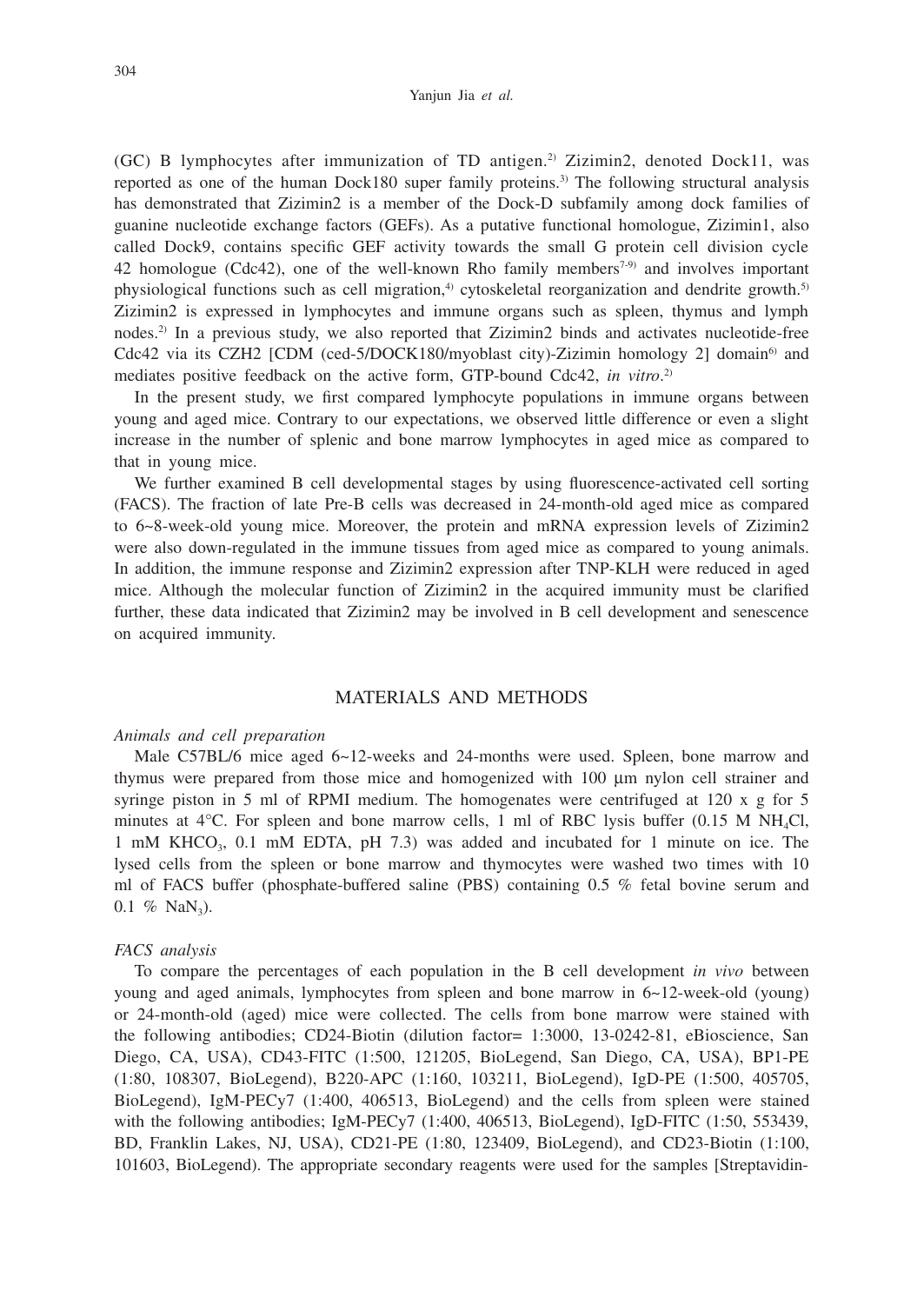PECy7 (1:1000, 557598, BD) for bone marrow and Streptavidin-APC (1:1000, 17-4317-82, eBioscience) for spleen]. Dead cells were excluded from the analysis using 7AAD (420404, BioLegend). Data were recorded with Gallios (Beckman Coulter, Indianapolis, IN, USA) and analyzed with Kaluza (ver. 1.2, Beckman Coulter).

#### *Western blotting*

For protein preparations, various mouse tissues were collected, and homogenized in ice-cold homogenizing buffer [50 mM Tris pH 7.5, 1% NP-40, 0.5% Na-deoxycholate, 0.05 % SDS, 1 mM EDTA, 150 mM NaCl with protease inhibitors (Roche, Mannheim, Germany)]. The lysates were prepared from supernatants after centrifugation at 15,000 x g for 20 minutes at  $4^{\circ}$ C, and each protein concentration in the supernatant was quantified by BCA assay (Pierce, Rockford, IL, USA). Prepared proteins (30 µg) dissolved in SDS sample loading buffer were boiled for 5 minutes, subjected to 6 % SDS-PAGE, and transferred to polyvinylidene fluovide membrane. After blocking in Tris-Buffered Saline Tween-20 (TBST) (25 mM Tris pH7.4, 0.15 M NaCl, 0.1% Tween-20) with 5 % nonfat milk for 24 hours at  $4^{\circ}$ C, the membrane was probed with hybridoma culture supernatant  $(1:1)$  or anti- $\alpha$ -tubulin antibody  $(1:2000)$  in TBST containing 5 % non-fat milk powder for 2 hours, washed three times with TBST, then incubated with peroxidase-conjugated goat anti-rat IgG (1:2000) or peroxidase-conjugated goat anti-mouse IgG for 2 hours at room temperature (RT). After several washes with TBST, the specific proteins on the membrane were visualized with ECL (ECL plus western blotting Detection System, GE Healthcare, Piscataway, NJ, USA).

#### *Quantitative real-time PCR*

Total RNA was extracted from mice tissues by using TRI-Reagent (Invitrogen, Carlsbad, CA, USA) and treated with DNaseI (Invitrogen). cDNA was synthesized using RevaTra Ace Kit (TOYOBO, Osaka, Japan) with Oligo-dT primer, following the manufacturer's instructions. Quantitative real-time PCR was performed with SYBR Green Real-time PCR Master Mix (TOYOBO), following the manufacturer's instructions. Zizimin2 or GAPDH cDNA fragment was amplified with the following primers; Zizimin2 control primer [5'-TTG CCT TTT ATG GCC AGT CT-3' (sense) and 5'-GAG CGA ATT TTG GAT CAA GC-3' (anti-sense)] and GAPDH control primer [5'-AAT GGT GAA GGT CGG TGT G-3' (sense); 5'-GAA GAT GGT GAT GGG CTT CC-3' (anti-sense)]. GAPDH was used for the internal control.

### *Immunization of mice*

For priming, Trinitrophenyl Keyhole Limpet Haemocyanin (TNP-KLH) was injected intraperitoneally to mice as  $100 \mu$ g/body in  $100 \mu$ l of Alum aqueous solution (PIERCE, Rockford, IL, USA) and the following boosting injection was performed at 30  $\mu$ g/body 37 days after the priming. The blood was collected just before the immunization (day 0), 9 days (day 9) and 40 days (day 40) after priming for determining the antibody titer in the serum by enzyme-linked immunosorbent assay (ELISA).

#### *ELISA*

ELISA was performed as described previously<sup>10</sup>. Briefly, as an antigen, TNP-OVA (50 µg/well) was coated and for detection, biotin conjugated goat anti-mouse secondary antibodies (1:2000, Santa Cruz Biotech., Santa Cruz, CA, USA) was incubated for 1 hour at  $37^{\circ}$ C, followed by incubation with alkaline phosphatase conjugated streptavidin (1:2000, Invitrogen) and the substrate solution (Bio-Rad, Hercules, CA, USA). The absorbance was measured at 405 nm by microplate reader. Titers were calculated as relative values.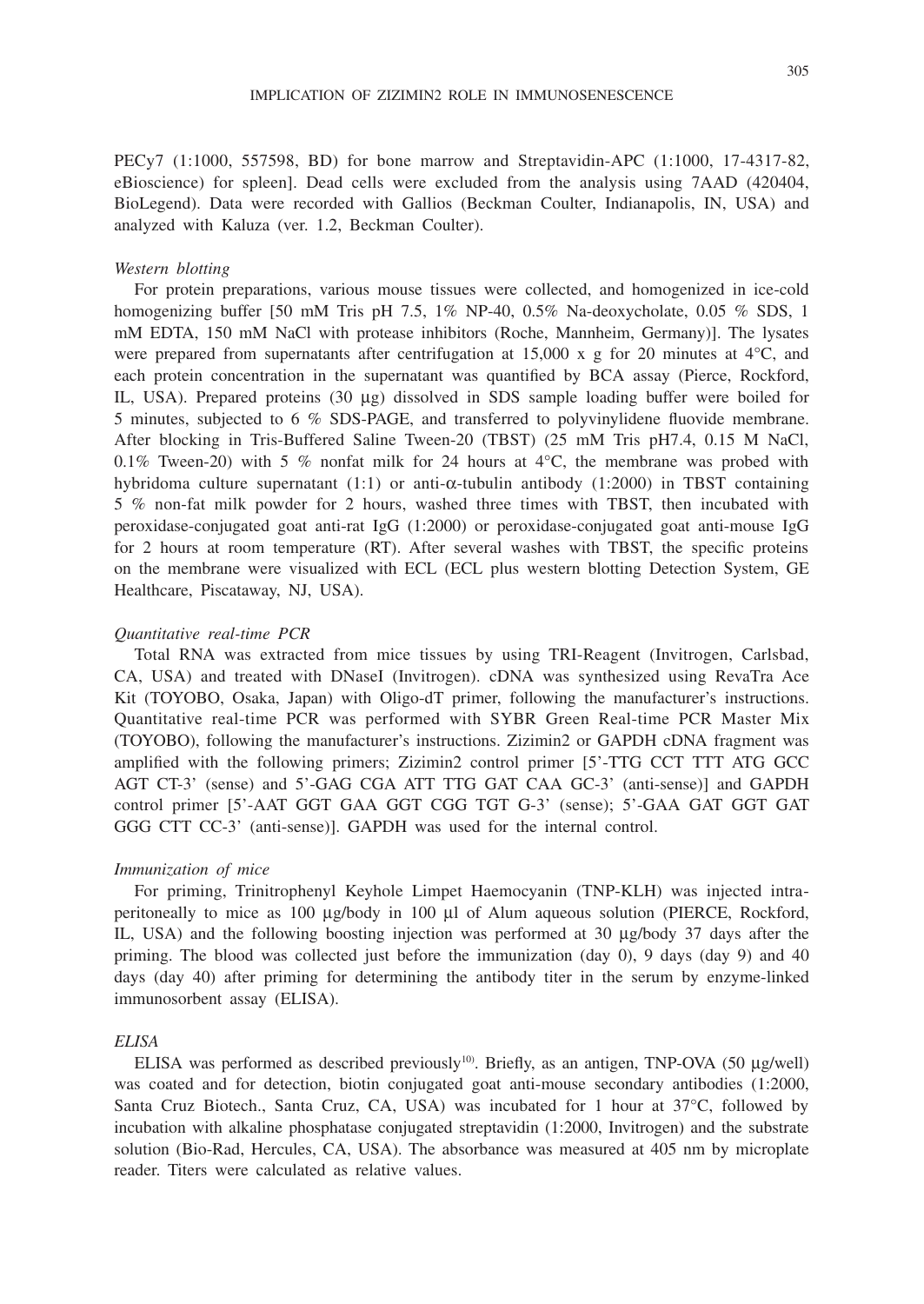### **RESULTS**

#### *Profiling of B cell development in immunosenescence*

It has been well documented that aging causes defects on cell proliferation or cell survival, affecting the various physiological functions including the immune system. In the course of dysfunction of protection against infectious diseases, defects in T cell function have been intensively characterized. However, little evidence has been obtained on B cell development<sup>10-12</sup>). Therefore, we here focused on the age-related deterioration in B cell development. We first calculated the lymphocyte numbers of bone marrow and spleen fractions to examine the magnitude of the transitional and mature B cell compartments, respectively. As demonstrated in Table 1, the number of lymphocytes from bone marrow and spleen from aged mice showed a slight increase as compared to young mice, but no significant difference was detected. On the other hand, a remarkable decrease of thymocytes in aged mice was confirmed.

To gain more insight into which developmental stage or sub-compartment of B cell was influenced by aging, we next examined various populations in B cell development in bone marrow and spleen by flow cytometry. Interestingly, the fraction of immature differentiating B cells such as IgD<sup>-</sup> IgM<sup>-</sup> cells in B220<sup>+</sup> CD43<sup>-</sup> population (late pre-B cells) was decreased in aged mice as compared to young mice (Hardy's D in Fig. 1A and C). On the other hand,  $IgD^+$ IgM<sup>+</sup> cells in B220<sup>+</sup> CD43<sup>-</sup> population (mature B cells) were increased in the bone marrow in aged mice (Hardy's F in Fig. 1A and C). We further characterized splenocytes and found that the fraction of marginal zone B cells  $(CD21<sup>+</sup> IgM<sup>+</sup>$  cells in  $CD23<sup>-</sup>$  population) were decreased in aged mice as compared to young mice (MZ in Fig. 1B and C).

# *Restricted expression of Aging-related GEF, Zizimin2 in immunosenescence*

In a previous study, we reported the identification and characterization of a novel GEF Zizimin2 highly expressed in lymphocytes, especially in B cells by quantitative real-time PCR<sup>2</sup>, suggesting that Zizimin2 possesses a putative role in proliferation and B cell differentiation. Moreover, Zizimin2 mRNA is reportedly expressed in the tissues, which are involved in acquired immunity, spleen, thymus and lymph node<sup>2)</sup>. In addition, a reduced population of immature B cells (late pre-B cells) were elucidated in Figure 1A. Our next question is the expression levels of Zizimin2 protein in the tissues. The expression levels of Zizimin2 protein were examined by immunoblot. As shown in Figure 2A, Zizimin2 protein expression was highly restricted in the immune tissues, which implies that Zizimin2 has a role in immunity. Interestingly, the expression levels of Zizimin2 protein were decreased remarkably in aged mice as compared to that in young animals (Fig. 2A). In order to verify that Zizimin2 expression is indeed transcriptionally decreased in these lymphoid tissues in an age-dependent manner, the mRNA expressions were analyzed by quantitative real-time PCR. As shown in Fig. 2B, the expression levels of Zizimin2 mRNA in aged mice were less than a half of that in young mice. These results therefore suggested a

|                           | Young                     | Aged                      |
|---------------------------|---------------------------|---------------------------|
| Spleen                    | $2.3 \times 10^7 \pm 0.8$ | $3.2 \times 10^7 \pm 0.6$ |
| Bone-marrow <sup>a)</sup> | $2.0 \times 10^7 \pm 0.3$ | $2.1 \times 10^7 \pm 0.6$ |
| Thymus                    | $5.1 \times 10^7 \pm 2.9$ | $1.3 \times 10^7 \pm 0.2$ |

Table 1 The number of cells in spleen, bone marrow, and thymus from 6~8-week-old or 24-month-old mice.

Each value represents mean  $\pm$  S.D. for three mice.

a) Bone-marrow cells were collected from both femurs.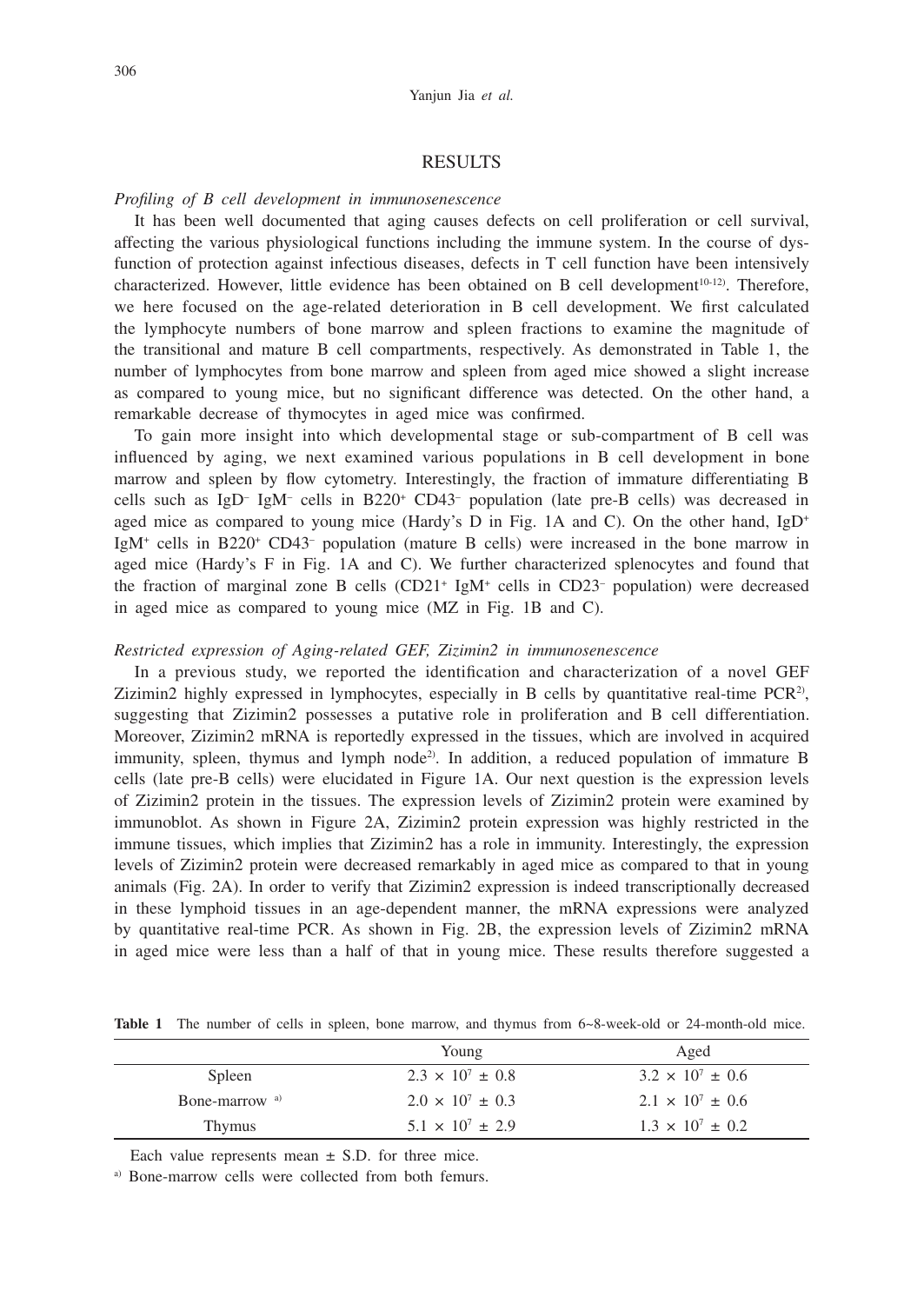

**Fig. 1** Flow cytometric analysis of B cell development in bone marrow and spleen.

- A. Surface CD24-BP1 and IgM-IgD profiles of bone marrow B cells.
	- Bone marrow cells were analyzed for CD24, BP-1, IgM and IgD after gating for B220<sup>+</sup> CD43<sup>+</sup> (left panel) or B220<sup>+</sup> CD43<sup>-</sup> (right panel) population. The percentage of the late pre-B cells (Hardy's D; IgM<sup>-</sup> IgD<sup>-</sup> cells in B220<sup>+</sup> CD43<sup>-</sup> population) was decreased in aged mice compared to that in young animals. On the other hand, the percentage of the mature B cells (Hardy's F;  $\text{IgM}^+$  IgD<sup>+</sup> in B220<sup>+</sup> CD43– population) was increased in aged mice. These results are representative of four independent experiments. Hardy's A: Progenitor B cells. Hardy's B, C and C': Early Pro-B cells. Hardy's D: Late Pre-B cells. Hardy's E: Newly formed B cells. Hardy's F: Mature B cells.
	- B. Surface IgM-CD21 profiles of spleen B cells. Spleen cells were analyzed for IgM and CD21 after gating for CD23<sup>-</sup> (left panel) or CD23<sup>+</sup> (right panel) population. The percentage of mature marginal zone B cells  $(MZ; IgM+CD21+$  in CD23population) was decreased in aged mice as compared to that in young animals. These results are representative of four independent experiments. T-1: Immature B cells. T-2: Immature B cells. M: Mature B cells. MZ: Mature marginal zone B cells.
	- C. Statistical analysis for the flow cytometric analysis Percentages of each population indicated in the figures were statistically analyzed for four mice per group. Average (long lines)  $\pm$  SD (short lines) are shown. Each closed circle indicates data from young mouse and each closed rectangle indicates data from aged mouse. \* P < 0.05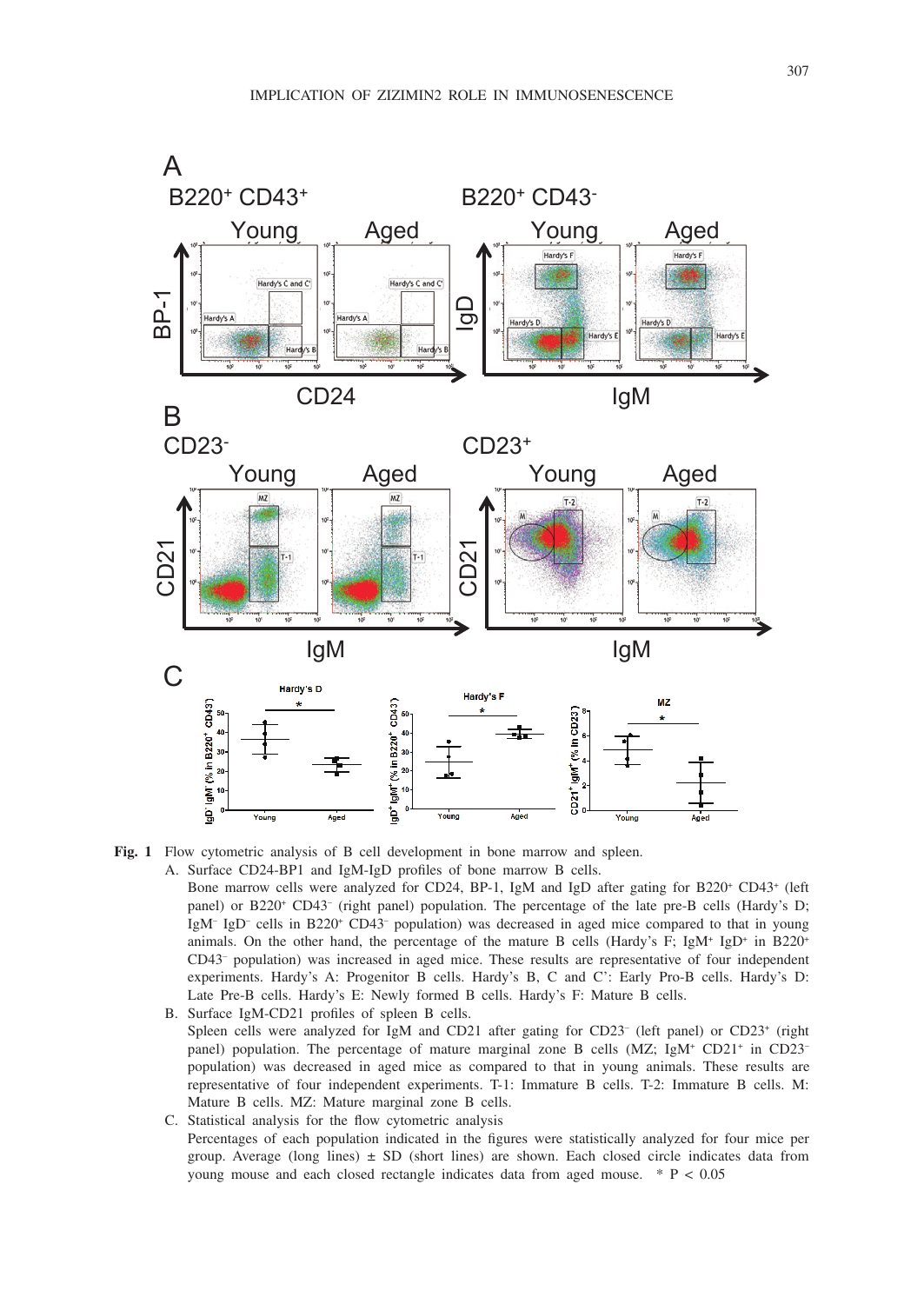possible involvement of Zizimin2 function in senescence in acquired immunity.

To address further a physiological function of Zizimin2 in the immune system, especially in relation to immunosenescence, we investigated the possible correlation between aging and immune response to a TD antigen. In order to quantify the amount of TNP-specific antibody in the serum from young or aged mice before and after immunization, ELISA was carried out with TNPchicken ovalbumin (OVA) - coated plates. As shown in Fig. 3A, although young mice exhibited





- A. Expression of Zizimin2 protein in young and aged mouse.
	- Lysates from the tissues indicated in this figure were prepared. After protein concentration was quantified, an equal amount of protein was subjected to immunoblot analysis.  $\alpha$ -Tubulin was used as a loading control.
- B. Expression of Zizimin2 mRNA in young and aged mice.

cDNA from the tissues designated in this figure was subjected to quantitative real-time PCR using gene specific primer set for Zizimin2 or GAPDH. Relative expression levels were calculated by delta-delta CT method using GAPDH as a internal control gene. These results are representative of at least three independent experiments.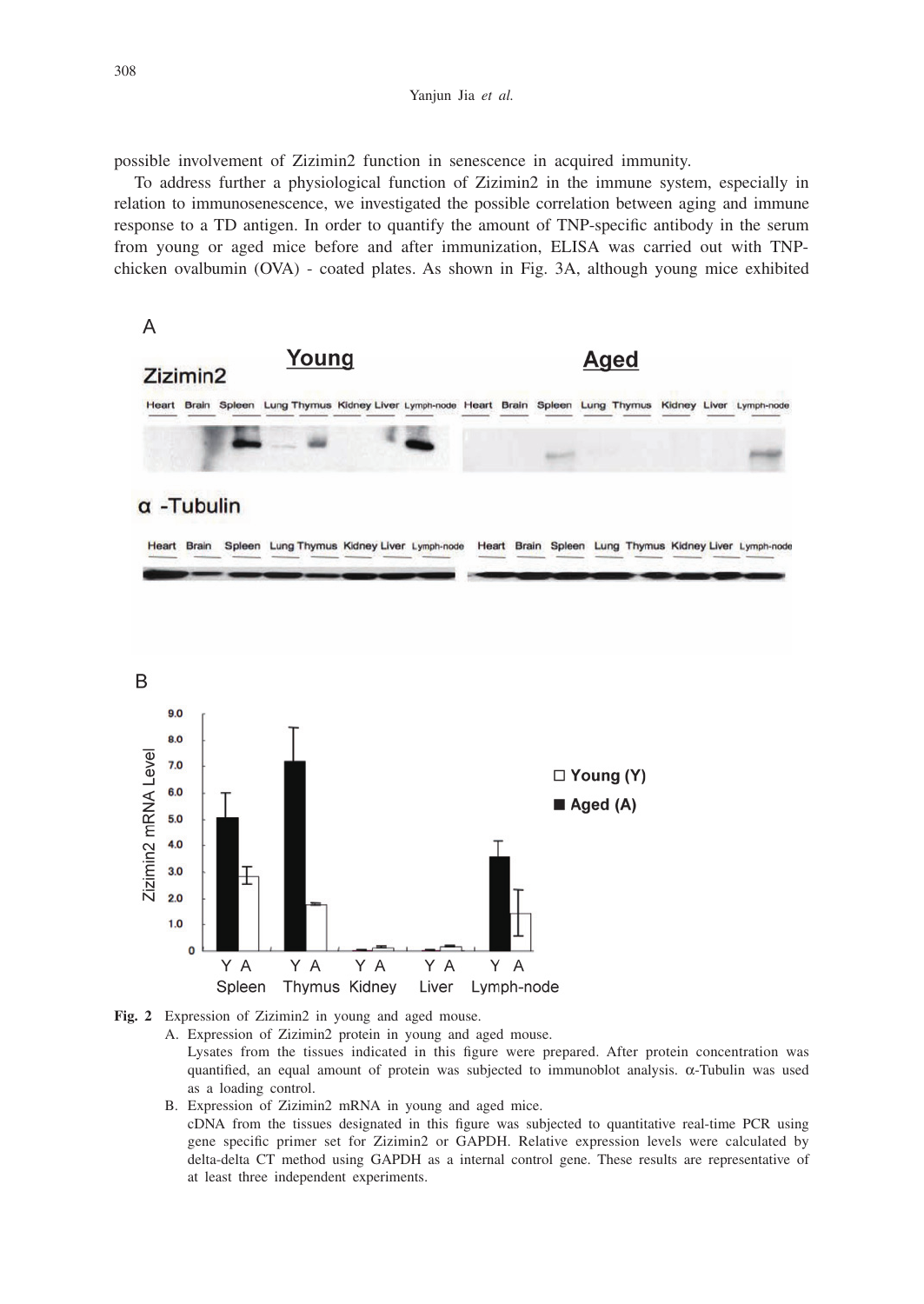

**Fig. 3** Immuno-response in young and aged mice.

A. Immunological response in serum after immunization with TNP-KLH

Young (Y; 3-month-old, n=3) or aged mice (A: 24-month-old, n=3) were immunized with 100  $\mu$ g/ body of TNP-KLH in 100 µl of Alum with intraperitoneally (ip) and boosted with 30 µg/body of TNP-OVA in 30 µl of Alum with ip 37 days after immunization. Serum was prepared from young or aged mice at three time points, Day 0: time at immunization, Day 9, 9 days after immunization; Day 40, 40 days after immunization. ELISA was carried out using TNP-OVA as an antigen and secondary antibodies specific to IgM, IgG1, IgG2a or IgG2b. Relative amounts of TNP-specific antibodies were quantified.  $*$  P < 0.05

B. Zizimin2 mRNA expression levels after immunization with TNP-KLH Young or aged mice were immunized as described above. cDNA was prepared with RNA from the splenic B cells from young or aged mice. Quantitative real-time PCR carried out and relative Zizimin2 expression levels (n=3) were calculated as described in Fig. 2B.  $* P < 0.05$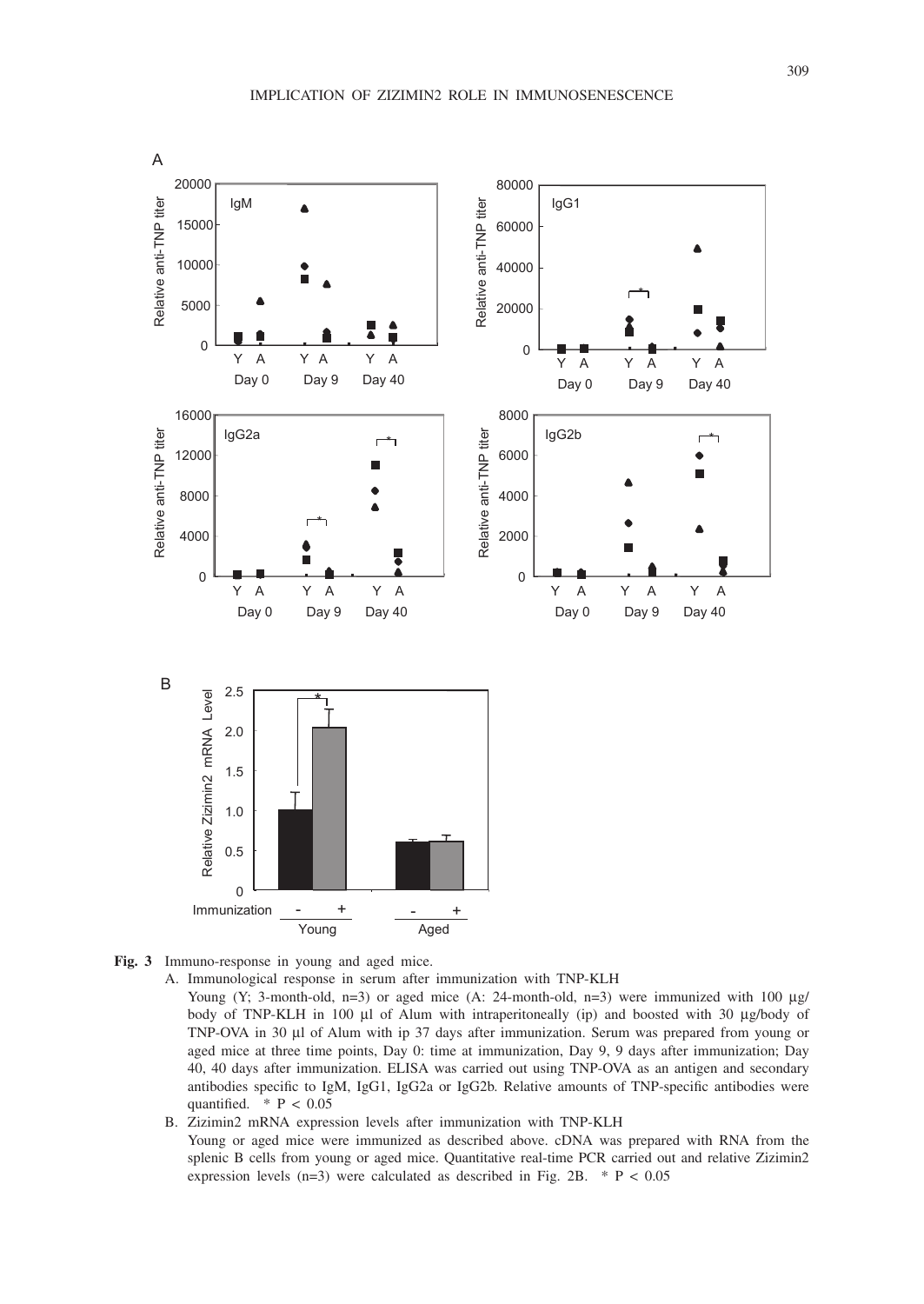normal response, aged mice reacted with only a little response after a boost immunization in addition to a primary response. Moreover, Zizimin2 mRNA expression in splenic B cells was increased significantly after immunization in young mice, but not in aged mice (Fig. 3B). Taken together, these results would imply that there is a correlation between Zizimin2 expression and responses in acquired immunity.

# DISCUSSION

With advancing age, various biological functions become fragile and dysfunctional. Immunological responses, such as lymphocyte activation and antibody or cytokine secretion, are also gradually impaired and reach 'immunosenescence', although its molecular mechanisms have not yet been elucidated in detail.<sup>11-13)</sup> We here first investigated the quantitative difference of lymphocytes in spleen and bone marrow. We observed little alteration in the numbers (Table 1), suggesting that more precise analysis will be required for developmental stage-specific impairment of the immune systems along with aging. Because we are interested in Zizimin2 gene, which is highly expressed in murine splenic germinal center B lymphocytes after immunization of TD antigen, we further analyzed B cell development from progenitor B cells in bone marrow to splenic mature B cells. As shown in Fig. 1A-C, not mature B but immature B cell (late pre-B cell) fraction was conspicuously decreased in bone marrow from aged mice. This result might coincide with the increase of Hardy's F population in bone marrow of aged mice because the two populations (Hardy's D and F) were sub-populations from the same mother population (B220+ CD43– ). Therefore, late pre-B cell development was possibly hampered along with aging in bone marrow. In the spleen, the marginal zone B cells was decreased in aged mice. The marginal zone B cells are known as mature B cells developed from T2 cells in spleen through TLR activation without BCR activation. Thus, this result might imply impairment of B cell development also in spleen through TLR activation along with aging.

Because the lack of immature B cell population in bone marrow would result in a reduced population of antigen-specific antibody-producing mature B cells and possibly be associated with the expression levels of Zizimin2, we next focused on Zizimin2 expression and secondary immune responses in the aged mice. Consequently, the results demonstrated restricted Zizimin2 protein and mRNA expression levels in the immune tissues (including spleen) from aged mice (Fig. 2). Moreover, we confirmed that the immune response against TNP-KLH and the mRNA expression levels of Zizimin2 after immunization were greatly reduced in aged mice as compared to those in young mice (Fig. 3). The reduction of the immune response might be associated with lower Zizimin2 expression levels in the immune tissues in aged mice. If this is the case, the function of Zizimin2 protein might be related to the number of B cells which produce antibody against specific antigens.

Taken together, the above findings would suggest an association between downregulation of Zizimin2 gene expression and immunosenescence along with aging. The further *in vivo* evidence from Zizimin2 knock-out mice may shed light on the function of Zizimin2 *per se* and Zizimin2 mediated immunosenescence.

#### ACKNOWLEDGEMENT

We thank A. Asai for valuable assistance and discussion, and also our colleagues, particularly Y. Naoe, for stimulating discussions. This study was supported in part by The Research Funding